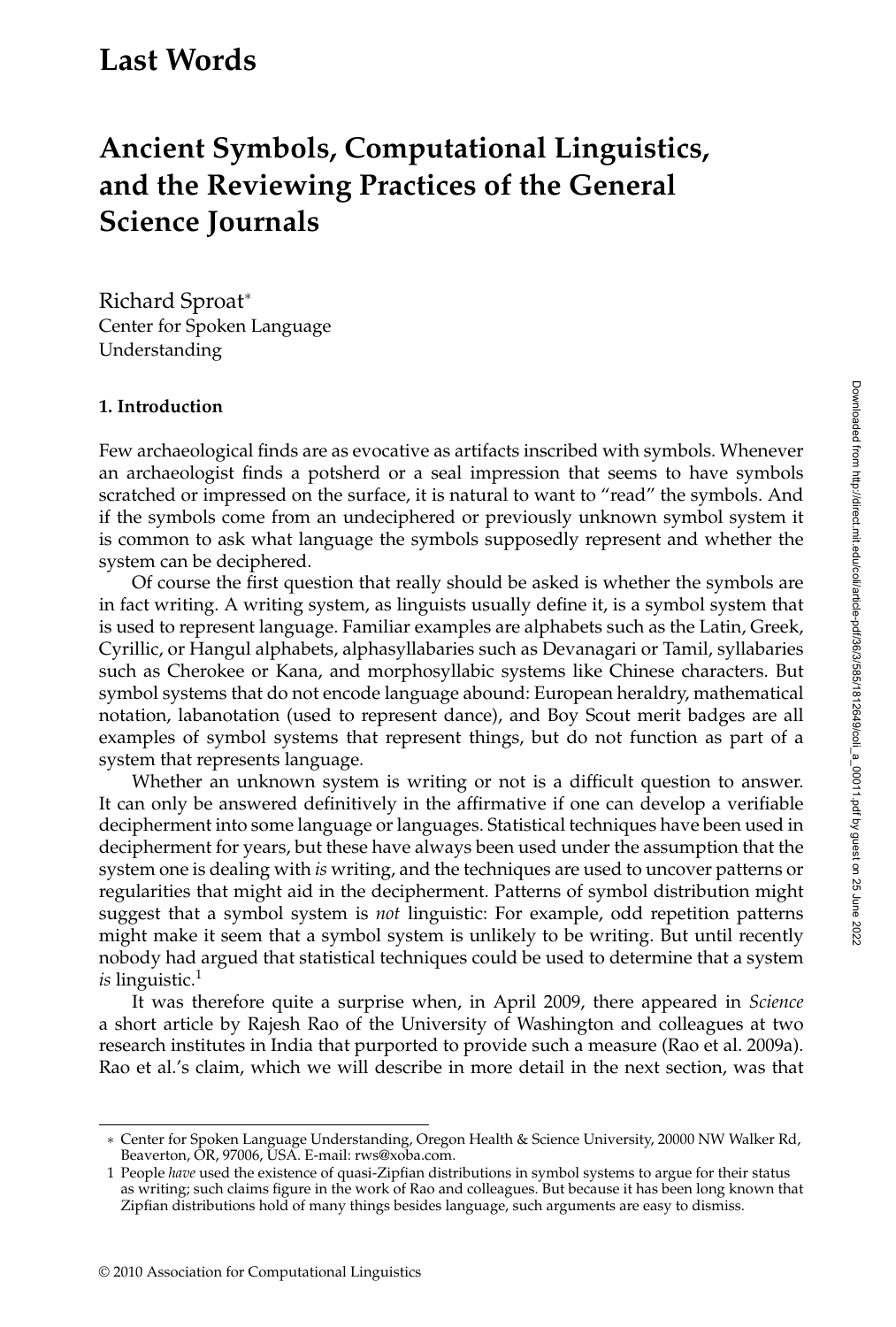one could use *conditional entropy* as evidence that the famous symbol system of the third millenium BCE Indus Valley civilization was most probably writing, and not some other kind of system.

That the Indus symbols were writing is hardly a novel claim. Indeed, ever since the first seal impression was found at Harappa (1872–1873 CE), it has been the standard assumption that the symbols were part of a writing system and that the Indus Valley civilization was literate. Over the years there have been literally hundreds of claims of decipherment, the most well-known of these being the work of Asko Parpola and colleagues over the last four decades (Parpola 1994). Parpola, who argues that the Indus Valley people spoke an early form of Dravidian, has produced interpretations of a small set of symbols, but nothing that can be characterized as a decipherment.

The first serious arguments against the idea that the Indus symbols were part of a writing system were presented in work that Steve Farmer, Michael Witzel, and I published in Farmer, Sproat, and Witzel (2004), which reviews extensive support for that view from archaeological evidence and comparisons with other ancient symbol systems. Although our arguments were certainly not universally acknowledged—least of all among people who had spent most of their careers trying to decipher the symbols they have been accepted by many archaeologists and linguists, and established a viable alternative view to the traditional view of these symbols. It was against this backdrop that the Rao et al. (2009a) paper appeared.

Taken at face value, Rao et al.'s (2009a) paper would appear to have reestablished the traditional view of the Indus symbols as the correct one, and indeed that is how the paper was received by many who read it. A number of articles appeared in the popular science press, with *Wired* declaring "Artificial Intelligence Cracks Ancient Mystery" (Keim 2009). The Indian press had a field day; they had studiously ignored the evidence reported in our paper, presumably because it led to the unpalatable conclusion that India's earliest civilization was illiterate. But Rao et al.'s paper, which appeared to demonstrate the opposite, was widely reported.

The work has also apparently attracted attention beyond the popular science press and those with some sort of axe to grind on the Indus Valley issue, for in March 2010 there appeared in the *Proceedings of the Royal Society, Series A*, a paper that used similar techniques to Rao et al.'s (2009a) in order to argue that ancient Pictish symbols, which are found inscribed on about 300 standing stones in Scotland, are in fact a previously unrecognized ancient writing system (Lee, Jonathan, and Ziman 2010). A trend, it seems, has been established: We now have a set of statistical techniques that can distinguish among ancient symbol systems and tell you which ones were writing and which ones were not.

The only problem is that these techniques are in fact useless for this purpose, and for reasons that are rather trivial and easy to demonstrate. The remainder of this article will be devoted to two points. First, in Section 2, I review the techniques from the Rao et al. (2009a) and Lee, Jonathan, and Ziman (2010) papers, and show why they don't work. The demonstration will seem rather obvious to any reader of this journal. And this in turn brings us to the second point: How is it that papers that are so trivially and demonstrably wrong get published in journals such as *Science* or the *Proceedings of the Royal Society*? Both papers relate to statistical language modeling, which is surely one of the core techniques in computational linguistics, yet (apparently) no computational linguists were asked to review these papers. Would a paper that made some blatantly wrong claim about genetics be published in such venues? What does this say about our field and its standing in the world? And what can we do about that? Those questions are the topic of Section 3.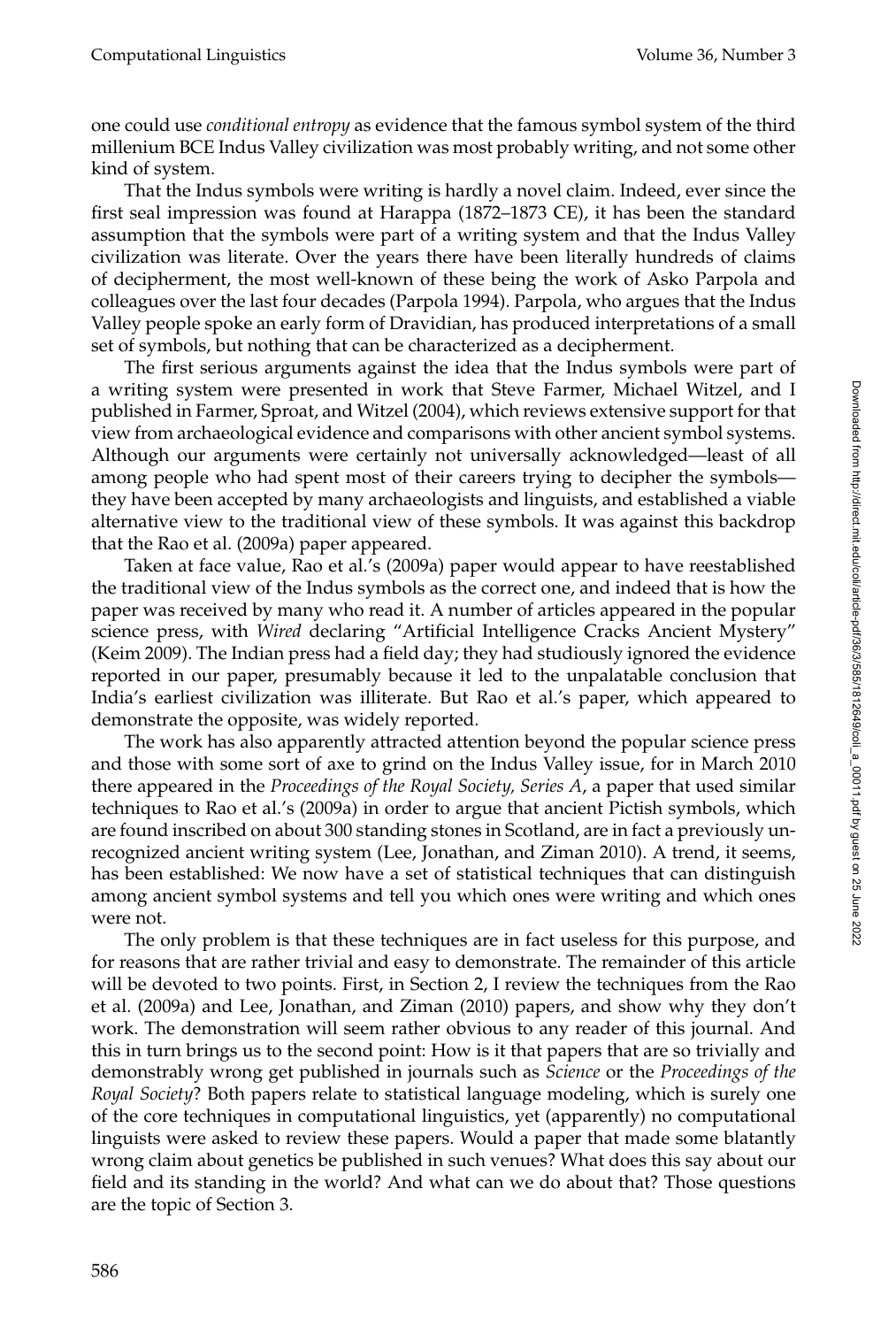## **2. The Fallacies**

Rao et al.'s (2009a) paper is a typical short paper in *Science* consisting of a page of text and figures, and a link to a longer description that details the techniques and data. The main paper—which is presumably all that most people would read—contains a convincing-looking plot, their Figure 1A, here reproduced as Figure 1. The plot purports to show that *bigram conditional entropy* , defined as

$$
H(Y|X) = -\sum_{x \in \mathcal{X}, y \in \mathcal{Y}} p(x, y) \log p(y|x)
$$
 (1)

can distinguish between non-linguistic symbol systems and linguistic symbol systems, and that the Indus Valley symbols behave like linguistic symbol systems.

The plot looks very convincing indeed, but what does it mean?

Several aspects of the plot require explanation. First the horizontal axis, labeled as "number of tokens," represents the bigram conditional entropy of subsets of each corpus starting with the subset consisting of the 20 most common symbols, the 40 most common symbols, the 60 most common symbols, and so forth. What we see for each corpus is that the conditional entropy grows over these successive subsets until it approaches the conditional entropy of the corpus as a whole.

Second, the corpora represent small samples of various languages including English (sampled both as words and letters), Sumerian (cuneiform symbols), Old Tamil (largely consonant–vowel combinations in the Tamil alphasyllabary), the Indus Valley corpus due to Mahadevan (1977), and two types of non-linguistic systems (though see subsequent discussion). The sample sizes are small because the Indus corpus against which all other symbol systems are compared is very small. The average length of an Indus "inscription" (in Mahadevan's corpus) is only about 4.5 symbols; the total size of



## **Figure 1**

Conditional entropies for a variety of linguistic scripts and other symbol systems. From: Rao, Rajesh, Nisha Yadav, Mayank Vahia, Hrishikesh Joglekar, R. Adhikari, and Iravatham Mahadevan. 2009. Entropic evidence for linguistic structure in the Indus script. *Science*, 324(5931):1165. Figure 1A, page 1165. Reprinted with permission from AAAS. Poor quality of the figure is due to poor quality in the original.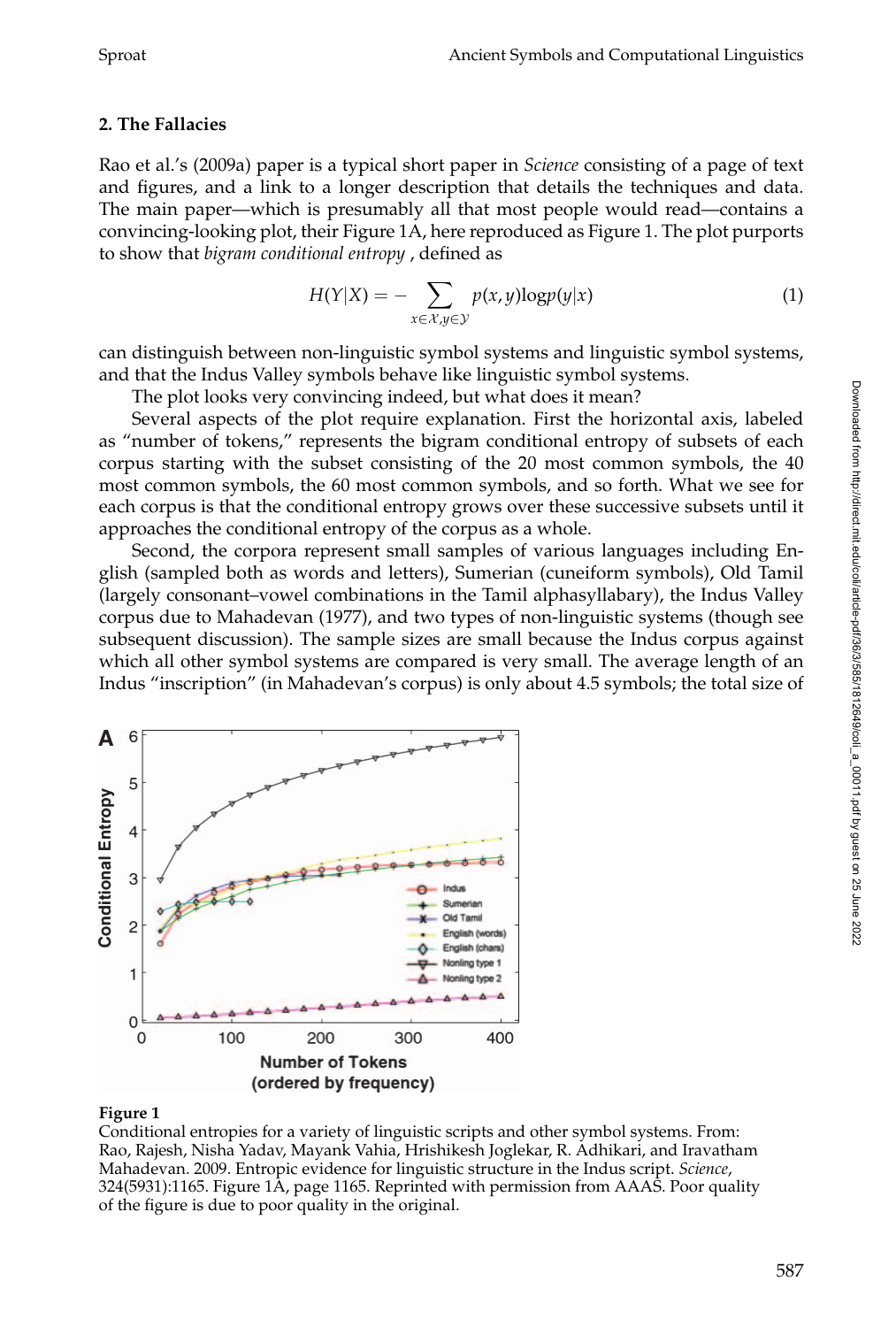the Mahadevan corpus is 7,000 tokens (and about 400 types). Though Rao et al. (2009a) make a point of stressing that they use sophisticated smoothing techniques (a modified version of Kneser-Ney), one must remember that with such small data sets, smoothing can only do so much for you.

Third, the curves labeled as "Type 1" and "Type 2" non-linguistic systems are explained as follows:

Two major types of nonlinguistic systems are those that do not exhibit much sequential structure ('Type 1' systems) and those that follow rigid sequential order ('Type 2' systems). For example, the sequential order of signs in Vinca inscriptions appears to have been unimportant. On the other hand, the sequences of deity signs in Near Eastern inscriptions found on boundary stones (*kudurrus*) typically follow a rigid order that is thought to reflect the hierarchical ordering of the deities. (Rao et al. 2009a, page 1165)

On the face of it, it is not too surprising, given these descriptions, that the Type 1 system shows rapid growth in the conditional entropy, whereas Type 2 stays close to zero. The problem is that there is little evidence that either of these types accurately characterized *any* ancient symbol system. So for example, the Vinča symbols of Old Europe were certainly not random in their distribution according to the most authoritative source on the topic (Winn 1981).<sup>2</sup> Indeed, Gimbutas (1989) and Haarmann (1996) even proposed that they represented a pre-Sumerian European script; although that is highly unlikely, it is also unlikely they would have proposed the idea in the first place if the distribution of symbols seemed random. Similarly, it is apparently not the case that the deity symbols in *kudurrus* were arranged in a rigid order (see subsequent discussion): Clearly it is not only computational linguists who should be bothered by the claims of this paper. In fact, as one learns only if one reads the supplementary material for the paper, the data for Type 1 and Type 2 were artificially generated from a rigid model (Type 2) and a random and *equiprobable* model (Type 1).

Various on-line discussions, starting with Farmer, Sproat, and Witzel (2009), criticized Rao et al. (2009a) for their use of artificial data. $3$  So, in subsequent discussion, including a recently published paper (Rao 2010) that largely rehashes the issues of both the *Science* paper and another paper in *PNAS* (Rao et al. 2009b),<sup>4</sup> Rao backs off from these claims and talks about the Type 1 and Type 2 curves as the limits of the distribution. The take-home message appears to be that in principle symbol systems could vary as widely as being completely rigid or completely random and equiprobable. It is therefore surprising, the story goes, that the Indus symbols seem to fall right in that narrow band that includes unequivocal writing systems. The problem with this argument is that it is highly unlikely that there were *ever* any functional symbol systems that had either of these properties, and one can argue this point on basic information theoretic grounds. A symbol system that was completely rigid—had an entropy of 0—would convey no information whatsoever. If whenever symbol *x* occurred, sym-

<sup>2</sup> Rao et al. (2009a) mis-cite Winn to claim that the Vinča sequences were random.

<sup>3</sup> We also summarized our criticisms of the paper in a letter to the editor of *Science*. This was rejected for publication with the note "we receive many more letters than we can accommodate." This seemed an odd excuse given that the letter would presumably be published online rather than in print—so space would not be an issue, and the letter pertained directly to flows in a paper published in the magazine, which one would think would be of importance.

<sup>4</sup> Rao et al. (2009b) has one advantage over Rao et al. (2009a) in that they actually *do* show something: They use Markov models to show that there is structure, which they term "rich syntactic structure," in the Indus texts. That there is structure—the system is not random—has of course been known for decades; see Farmer, Sproat, and Witzel (2004) for discussion of this point. And given the average length of the Indus texts of around 4.5 glyphs, one wonders just how "rich" the syntax could have been.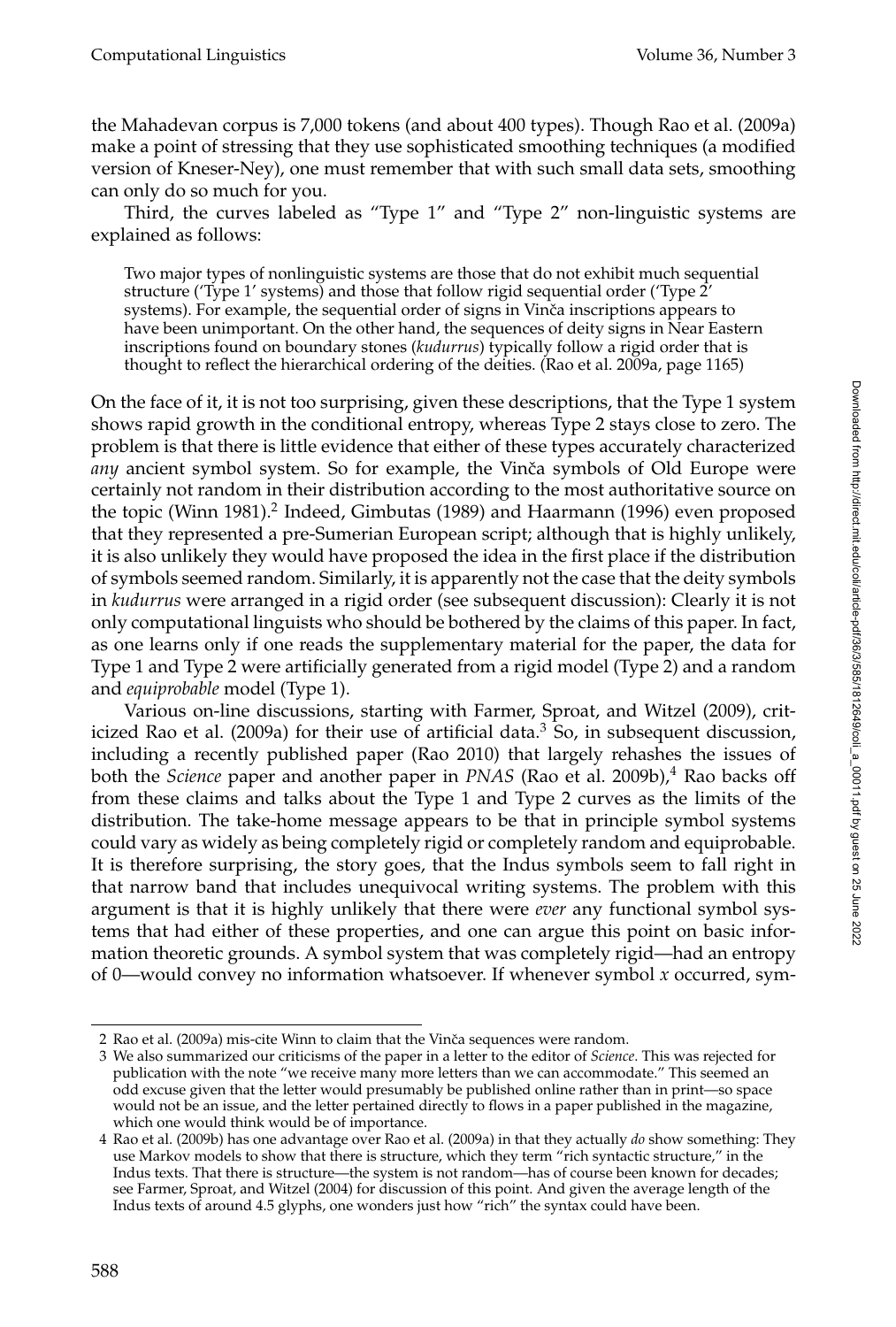bol *y* always followed, there would be little point in having more than just symbol *x*, except perhaps for decorative purposes. Even in language one finds pockets of such predictability: The word sequence *Monty Python's Flying* will hardly ever be followed by anything other than *Circus*. For a *whole system* to be so rigid would be unexpected. The other extreme—random and equiprobable—seems equally unlikely in general, if only because symbols represent things, and the things they represent typically do not occur with equal probability. So although Rao is technically correct that his Types 1 and 2 do represent the logical extremes of the distribution, it is not likely that any meaningful symbol systems were ever created that had either of these properties.

In particular it is important to remember that *random* is not the same thing as *random and equiprobable*: at least some of the discussion of Rao et al.'s (2009a) paper (and the Lee, Jonathan, and Ziman [2010] paper we examine subsequently) seems to depend upon the confusion of these two quite distinct notions. If one allows that symbols have a quasi-Zipfian distribution—something that is surely true of linguistic symbol systems, but of many other things too—then one finds curves that look very similar to what Rao et al. find for their "linguistic" systems in their *Science* paper. Thus, as I argued in a contribution to Liberman (2009), one can "get a very good fit to [Rao et al.'s] results for the Indus corpus with a model that has 400 elements with a perfect Zipf distribution, with  $\alpha = 1.5$ , and conditional *independence* for the bigrams." Similarly in my invited talk at EMNLP'09 (Sproat 2009), I showed that one could replicate their results with an artificially generated corpus that only matched the *unigram* frequencies from the Mahadevan corpus and again had conditional independence for the bigrams. It is not hard to understand why the plot for a randomly generated corpus with a roughly Zipfian distribution should "look like" language using Rao et al.'s methods. There are no constraints on what symbols can follow others, so for the *n* most frequent symbols there is a large amount of uncertainty. But as one's sample grows to the 2*n* most frequent, the 3*n* most frequent, and so forth, the gain in uncertainty decreases simply because the next *n* symbols have a smaller overall probability and thus their incremental contribution to the uncertainty is smaller. Furthermore at *no* point will the entropy be maximal: because the distribution of symbols *is not equiprobable*.

In subsequent discussions Rao—for example, Rao (2010)—has defended his position by arguing that conditional entropy and other such measures are not intended to be definitive, but merely suggestive and, when combined with other evidence that points in the same direction, supportive of the conclusion that the Indus system is writing: Simply put, it is an issue of weight of evidence. The problem is that for that argument to work there must at least be some weight: If conditional entropy measures of a particular form correlate more with language than they do with non-linguistic systems, if even weakly, then that might count as evidence for the conclusion. In other words, one wants a measure that can tell one, with better than chance accuracy, that the system in question is (or is not) linguistic. But this has not been demonstrated: Nobody has done the legwork of putting together the needed corpora of ancient linguistic and nonlinguistic symbol systems, and demonstrated that one can in fact use such measures to do a better than chance job of classifying systems. The simple experiments involving randomly generated texts discussed earlier do not leave one with much optimism that this will be the case. But one has to admit that it is an open question. But it is *the* question that has to be asked, and the fact that none of the reviewers of the *Science* article thought to ask it speaks to the reviewing practices of that journal, at least as it relates to our field.

We turn now to Pictish symbols. The Picts were an Iron Age people (or possibly several peoples) of Scotland who, among other things, left a few hundred standing stones inscribed with symbols, with "texts" ranging from one to a few symbols in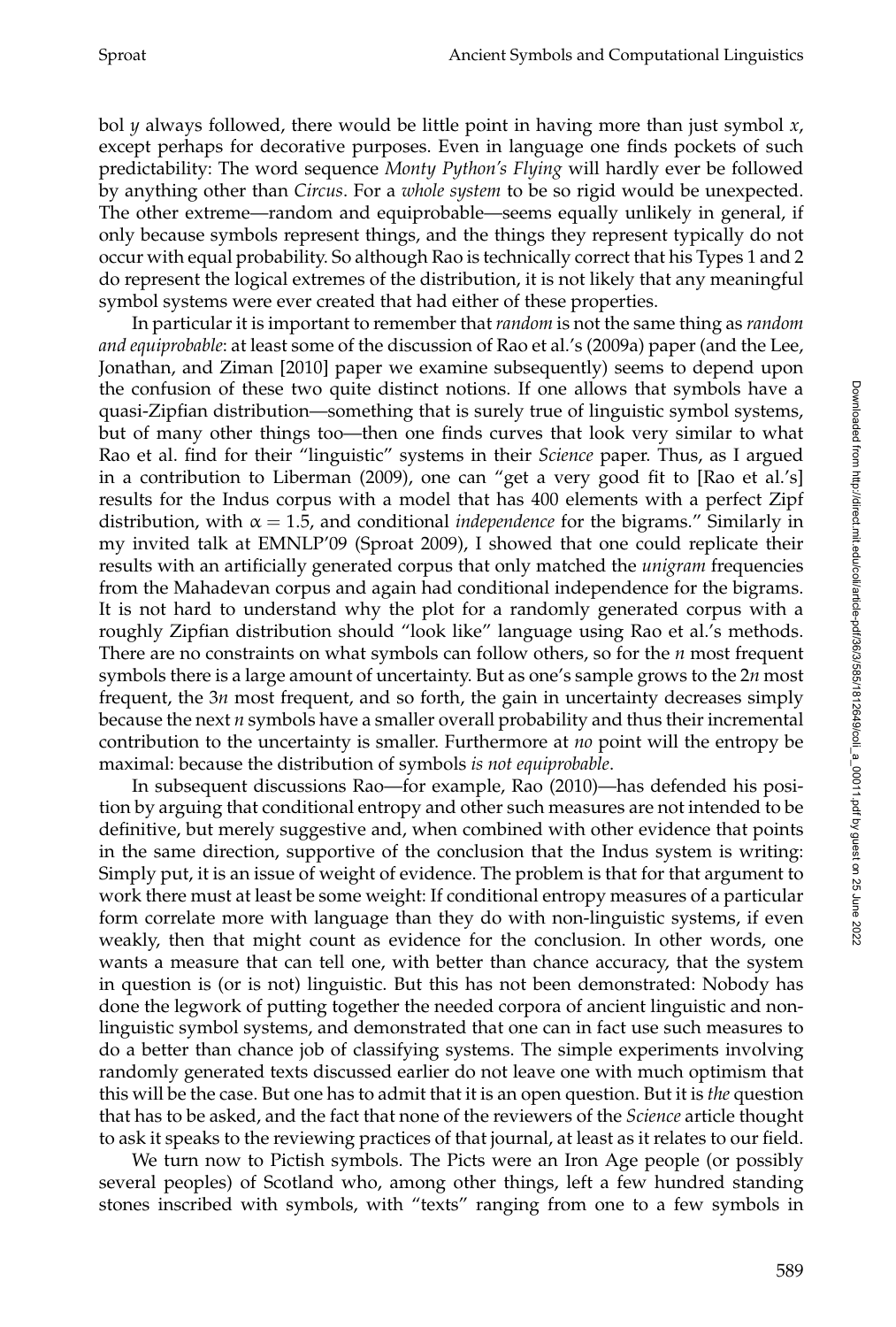length. Lee, Jonathan, and Ziman's (2010) paper attempts to use measures derived from entropy to ascertain whether these symbols are part of a linguistic writing system. Similarly to Rao et al.'s (2009a) work, they compare the symbols to a variety of known writing systems, as well as symbol systems like Morse code, and European heraldry, and randomly generated texts—by which, again, is meant *random and equiprobable*. As their title "Pictish symbols revealed as a written language through application of Shannon entropy" suggests, they are much bolder than Rao et al. (2009a) in what they think they have demonstrated.

As with Rao et al.'s (2009a) paper, there are a number of things in Lee, Jonathan, and Ziman (2010) that should bother people other than computational linguists: They characterize Egyptian hieroglyphs as a "syllabic" writing system (it was a consonantal and thus essentially a segmental writing system); they linearize their corpus of European heraldry by reading bottom to top, which follows no conventions that I am aware of; and they refer credulously to the supposed "script" examples from Chinese Neolithic pottery, which few Sinologists take seriously. But again, we focus here on the issues that relate to computational linguistics.

Lee, Jonathan, and Ziman's (2010) techniques are substantially more complicated than Rao et al.'s (2009a), and we do not have space to describe them fully here. One reason for the complication is that they recognize the problem imposed by the very small sample sizes of the corpora (a few hundred symbols in the case of Pictish), and seek a method that is robust to such small sizes. They develop two measures, *Ur* and and *Cr*, defined as follows. First, *Ur* is defined as

$$
U_r = \frac{F_2}{\log_2(N_d/N_u)}\tag{2}
$$

where  $F_2$  is the bigram entropy,  $N_d$  is the number of bigram types, and  $N_u$  is the number of unigram types.<sup>5</sup>  $C_r$  is defined as

$$
C_r = \frac{N_d}{N_u} + a\frac{S_d}{T_d} \tag{3}
$$

where  $N_d$  and  $N_u$  are as before, *a* is a constant (for which, in their experiments, they derive a value of 7, using cross-validation),  $S_d$  is the number of bigrams that occur once, and  $T_d$  is the total number of bigram tokens; this latter measure will be familiar as  $\frac{n_1}{N}$ , the Good-Turing estimate of the probability mass for unseen events. To illustrate the components of *Cr*, Lee, Jonathan, and Ziman show a plot (their Figure 5.5), reproduced here as Figure 2. According to their description this shows

[a p]lot of  $S_d/T_d$  (degree of di-gram repetition) versus  $N_d/N_u$  (degree of di-gram lexicon completeness). . . . Dashes, sematograms—heraldry; filled diamonds, letters—prose, poetry and inscriptions; grey filled triangles, syllables—prose, poetry, inscriptions; open squares, words—genealogical lists; crosses, code characters; open diamonds, letters—genealogical lists; filled squares, words—prose, poetry and inscriptions. (Lee, Jonathan, and Ziman 2010, page 8)

Note that the non-linguistic system of heraldry (given their assumptions of how to "read" heraldic "texts") seems to have a much lower number of singleton bigrams than would be expected given the corpus size, clearly separating it from linguistic systems.

<sup>5</sup> Unfortunately, a complication in Lee, Jonathan, and Ziman's (2010) paper is that their formulation of bigram entropy in their Equation (2.2) is apparently wrong.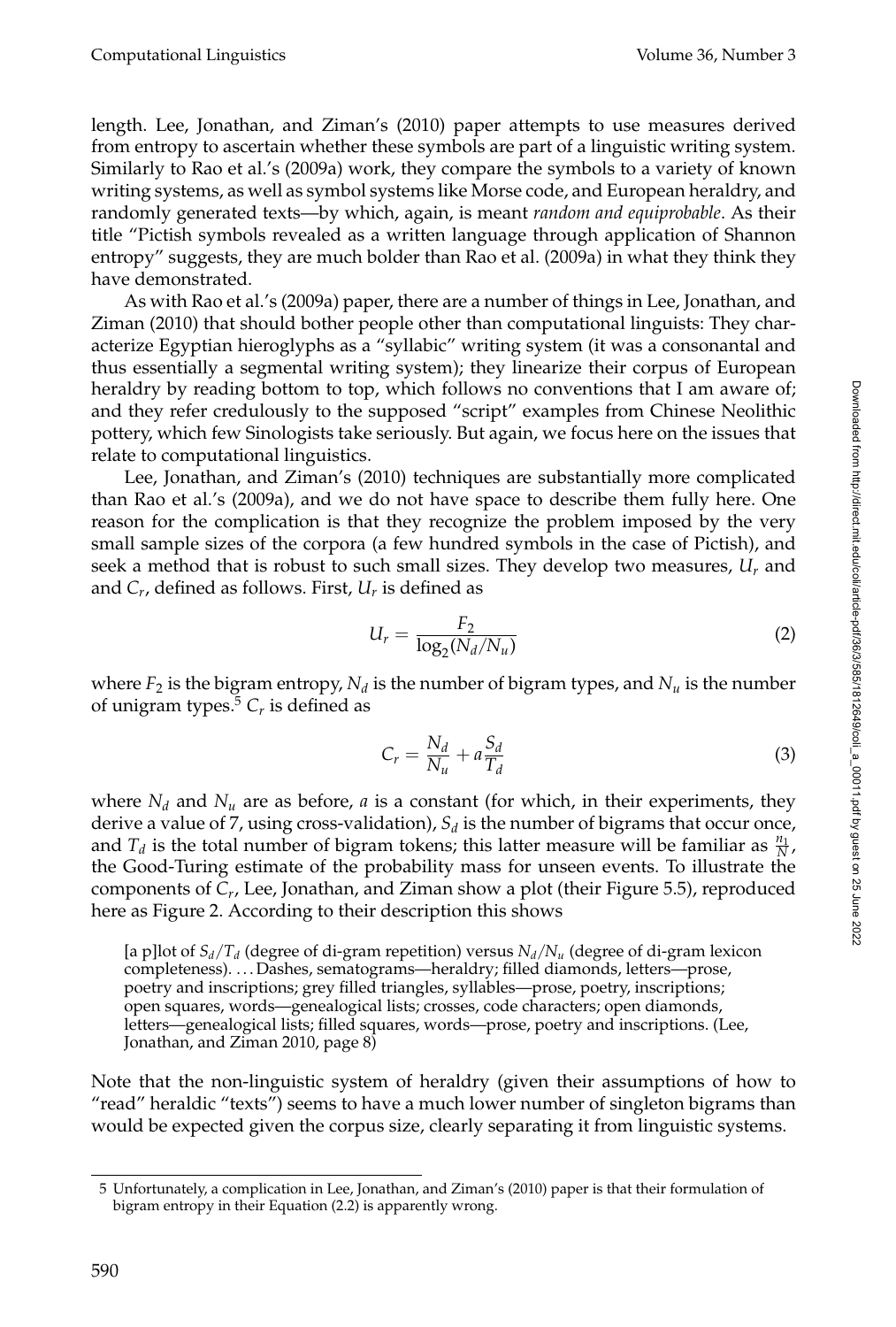

#### **Figure 2**

Reproduction of Figure 5.5, page 8, from Lee, Rob, Philip Jonathan, and Pauline Ziman. "Pictish symbols revealed as a written language through application of Shannon entropy." *Proceedings of the Royal Society A: Mathematical, Physical & Engineering Sciences*, pages 1–16, 31 March 2010. Used with permission of the Royal Society. See text for explanation.

Lee, Jonathan, and Ziman (2010) use  $C_r$  and  $U_r$  to train a decision tree to classify symbol systems. If  $C_r \geq 4.89$ , the system is linguistic. Subsequent refinements use values of  $U_r$  to classify the system as segmental  $(U_r < 1.09)$ , syllabic  $(U_r < 1.37)$ , or else logographic.

All very impressive looking, but does it really work? In order to put the Lee, Jonathan, and Ziman (2010) theory to a serious test, I looked to another symbol system, namely, Mesopotamian deity symbols from *kudurrus* (boundary stones) catalogued in Seidl (1989). A small corpus was developed from the stones for which the depictions in Seidl's book were clear enough to read. The corpus contains only 545 tokens, with 59 types (the full set of types described by Seidl comprises 66). The Mesopotamian deity symbols are pictographic, a property shared with many scripts, including Egyptian and Luwian hieroglyphs and Mayan glyphs; and there are other script-like properties, including the fact that the symbols are often arranged linearly (Figure 3), and some symbols are "ligatured" together. Yet we know that these symbols were not part of a writing system.

Unfortunately the corpus is far too small for a meaningful comparison with the results of Rao et al. (2009a), though one point is clear from even a cursory examination



#### **Figure 3**

The linearly arranged symbols of the major deities of Aššurnasirpal II. From http://upload. wikimedia.org/wikipedia/commons/8/87/Ashurnasirpal\_II\_stela\_british\_museam.jpg, released under the GNU Free Documentation License, Version 1.2.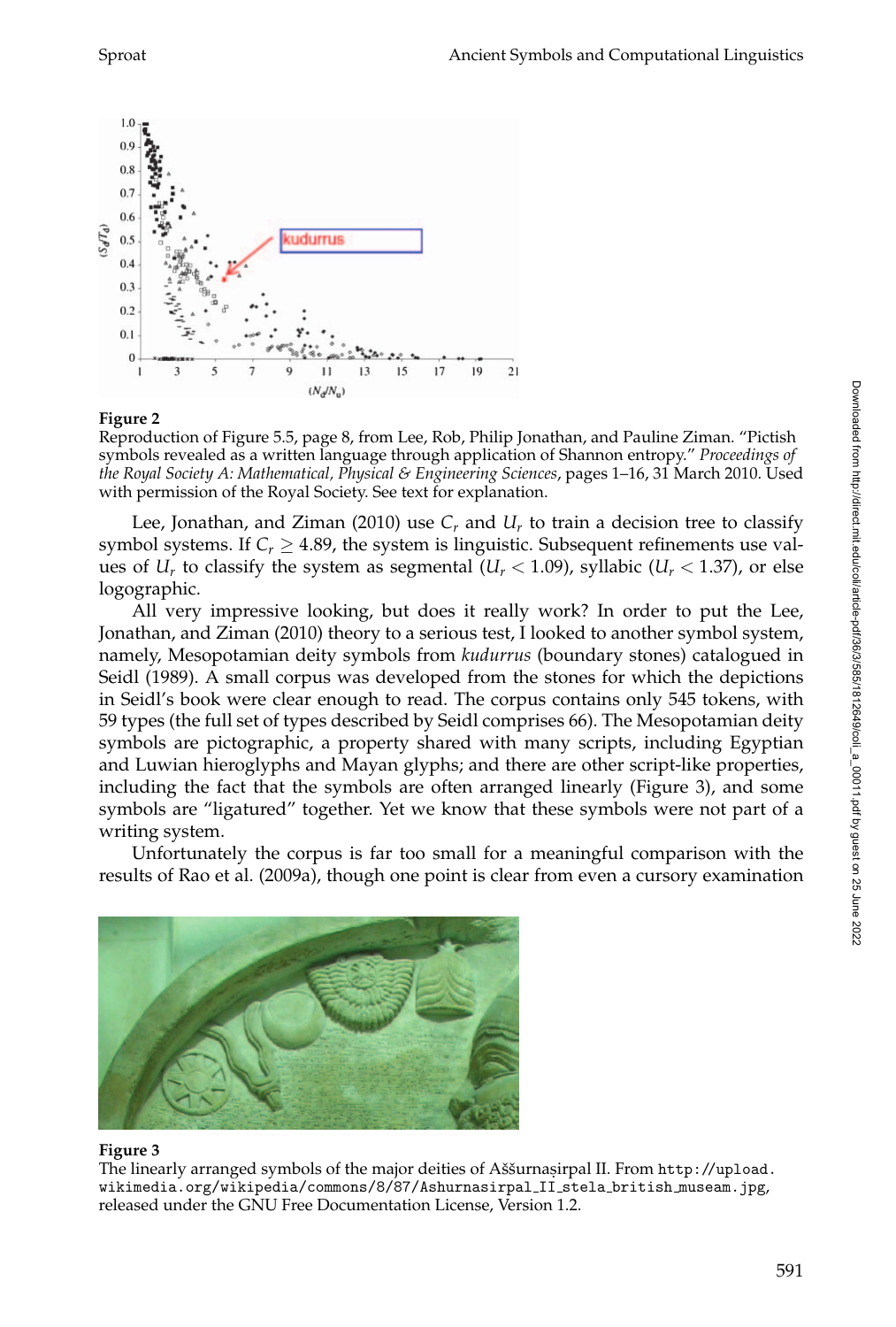of the texts: Rao et al.'s claim that *kudurru* texts are rigidly ordered is clearly false (which we also showed in Farmer, Sproat, and Witzel [2004]); if nothing else, some symbols repeat within the same text, with different symbols following each repetition. Turning now to Lee, Jonathan, and Ziman's (2010) method, I computed *Cr* and *Ur* for the *kudurrus*, yielding values of  $C_r = 8.0$  and  $U_r = 1.55$ . For the Pictish symbols, Lee, Jonathan, and Ziman computed values for *Cr* and *Ur* under various assumptions of what the symbol type set was, with the largest values being  $C_r = 6.16$  and  $U_r = 1.45$ . The values for the *kudurru* texts are different than what they calculate for the Pictish stones, but crucially they are different in the direction that, given their decision tree, suggests that *kudurrus* are writing. In particular,  $C_r \geq 4.89$  and  $U_r \geq 1.37$ , yielding classification of the system as a logographic writing system. It is worth noting also that the values for  $N_d/N_u$  and  $S_d/T_d$  are 5.58 and 0.35, respectively, which puts them firmly in the "linguistic" range, as shown by the superimposed point in Figure 2.

More embarrassingly, a set of 75 "texts" consisting of "symbols" derived by successive tosses of seven six-sided dice, as suggested by Liberman (2010), with individual text lengths ranging between 3 and 14, with a total of 638 "symbols," is revealed by the application of Shannon entropy to be a syllabic writing system. For this system  $C_r = 12.64$  and  $U_r = 1.18$ .

Lee, Jonathan, and Ziman's method thus fails a crucial test: It misclassifies as writing systems whose true classification—as a non-linguistic system, as a randomly generated and meaningless sequence—is known. Again, the reasons for this failure seem clear enough. First, the tiny sample sizes of many of the texts they use make it unlikely that one can derive reliable statistics in the first place. And second, even if we allow that Lee, Jonathan, and Ziman's measures reveal something about the structures of the systems they are examining, the source of the structure could in principle be many things. Perhaps it would have been too much to expect that a reviewer would have known about the Mesopotamian deity symbols and suggested that Lee, Jonathan, and Ziman should check those with their methods. But it would have been reasonable to expect that someone should have asked them whether they can detect a truly random but *non-equiprobable* system.

In summary, what neither the Rao et al. work on the Indus symbols, nor the Lee, Jonathan, and Ziman work on Pictish symbols have shown is that one can distinguish structure that derives from linguistic constraints from structure that derives from some other kind of constraints. Furthermore, they fail for rather trivial reasons—reasons that should have been caught if competent reviewers had been assigned to these papers.

I must stress that I do not wish to argue that it is *impossible* that one could come up with a sound statistical argument to show that a particular symbol system is not linguistic. If one took a large sample of known linguistic and non-linguistic symbol systems, and showed that a particular set of measures could reliably distinguish between them with very high accuracy, then such measures could presumably be applied in the case of unknown systems such as the Indus or Pictish systems. Then, and only then would one have a clear and unequivocal demonstration of anything. But it is patently clear that the papers we have critiqued here do not even come close to this.

## **3. What Can We Do about This?**

The situation described in this article surely presents a problem for the field of computational linguistics. Although entropy and related concepts clearly predate computational linguistics, they are central to statistical language processing and are used widely in the field. Such measures certainly can tell us some things about a corpus of symbols,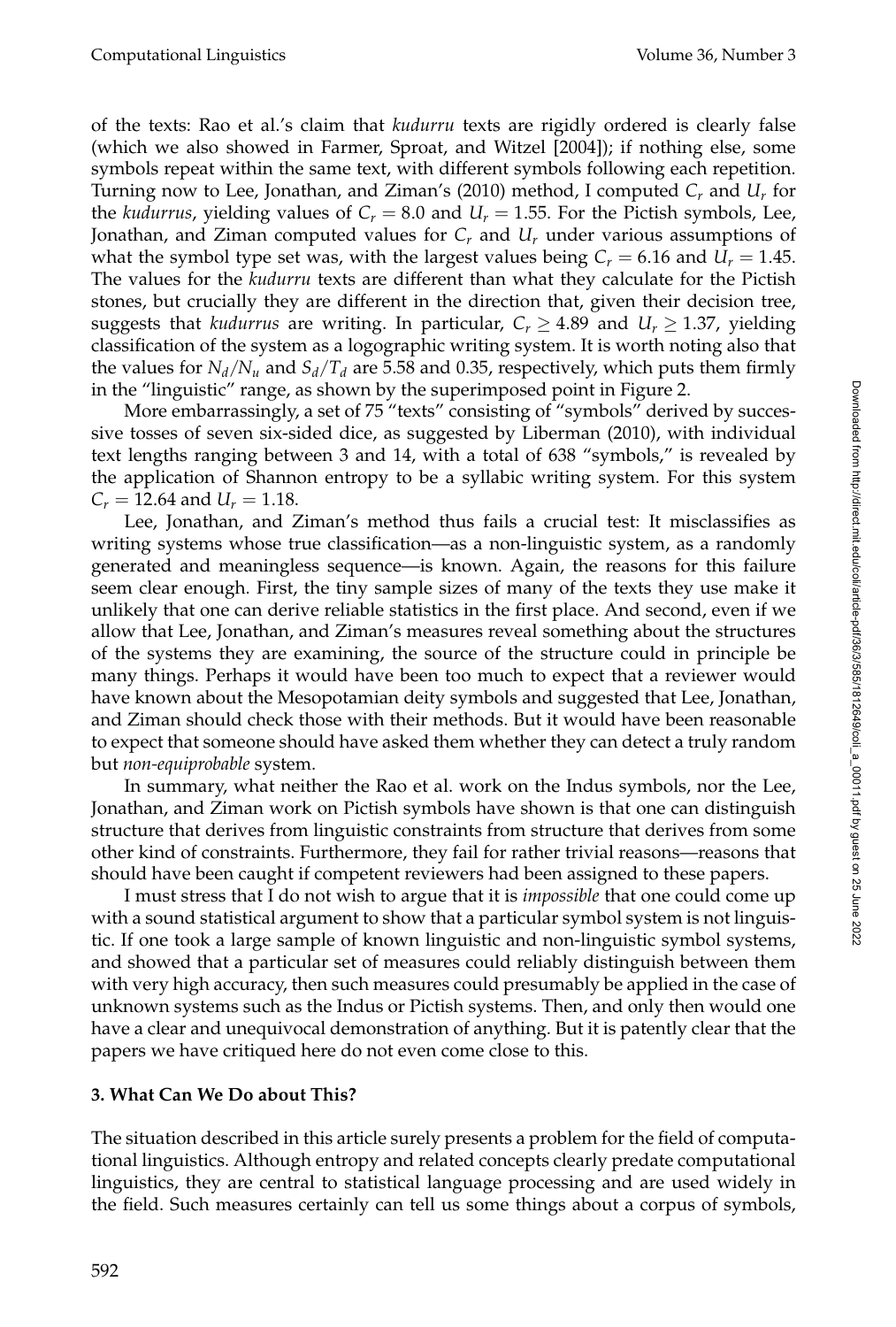but there is no evidence that they can tell us what Rao et al. (2009a) or Lee, Jonathan, and Ziman (2010) think they can tell us. Yet, with the publication of these papers, and their promotion by the all-too-eager popular science press, non-specialists might easily believe that "artificial intelligence" methods can provide crucial evidence for a symbol system's status as writing. One can only expect that more such papers will appear.

Such work represents a misuse of the methods of the field of computational linguistics, so in principle it should be of interest to practitioners in that field to try to do something about this. At the very least, it would be useful if one could convince general "peer" reviewed publications such as *Science* or the *Proceedings of the Royal Society* to include qualified computational linguists among the peer reviewers of any such publications in the future. This was essentially Pereira's plea (Pereira 2009). Such a situation would hardly be tolerated in other fields, yet in publications like *Science* it seems to be common when it comes to issues having to do with language.

Part of the problem may be that computational linguistics has relatively low visibility. It is not clear that the editors of publications like *Science* even know that there are people who spend their lives doing statistical and computational analyses of text; or, if they do, that computational linguists have knowledge that is relevant to judging papers like the ones under discussion here. The time is ripe for changing that. As the results of computational linguistic research, in the form of things like machine translation or automatic speech recognition systems, become more widely known and used, computational linguists have an opportunity to educate the wider community—and we should take every opportunity to do so. For example the fact that *n*-gram language models are used with a high degree of success in speech recognition systems depends upon the fact that such language models are typically built from data consisting of millions or even billions of tokens. Such points need to be stressed more fully in dealings with the press or the science magazines, so that people do not get the impression that one can derive reliable results by such techniques from corpora consisting of only a few hundred or few thousand symbols. Despite a famous XKCD cartoon<sup>6</sup> that characterizes computational linguistics as a field that is "so ill-defined" that people can "subscribe to any of dozens of contradictory models and still be taken seriously," there are core methods that are backed up by solid empirical data. Yet, as with any science, there are good ways and bad ways to apply such methods.

Ultimately we may be fighting a losing battle. It is more exciting to learn that a statistical method can tell you that such-and-such an ancient symbol system was writing, than to learn that in fact the proposed methods do not work. But at least one has a duty to try to set the record straight.

## **Acknowledgments**

I thank Steve Farmer, Brian Roark, Robert Dale, and a reviewer for *Computational Linguistics* for useful comments on earlier versions of this article.

## **References**

Farmer, Steve, Richard Sproat, and Michael Witzel. 2004. The collapse of the Indus-script thesis: The myth of a literate Harappan civilization. *Electronic Journal of Vedic Studies*, 11(2):19–57.

- Farmer, Steve, Richard Sproat, and Michael Witzel. 2009. A refutation of the claimed refutation of the nonlinguistic nature of Indus symbols: Invented data sets in the statistical paper of Rao et al. (Science, 2009). www.safarmer.com/ Refutation3.pdf.
- Gimbutas, M. 1989. *The Language of the Goddess: Unearthing the Hidden Symbols of*

<sup>6</sup> http://xkcd.com/114/.